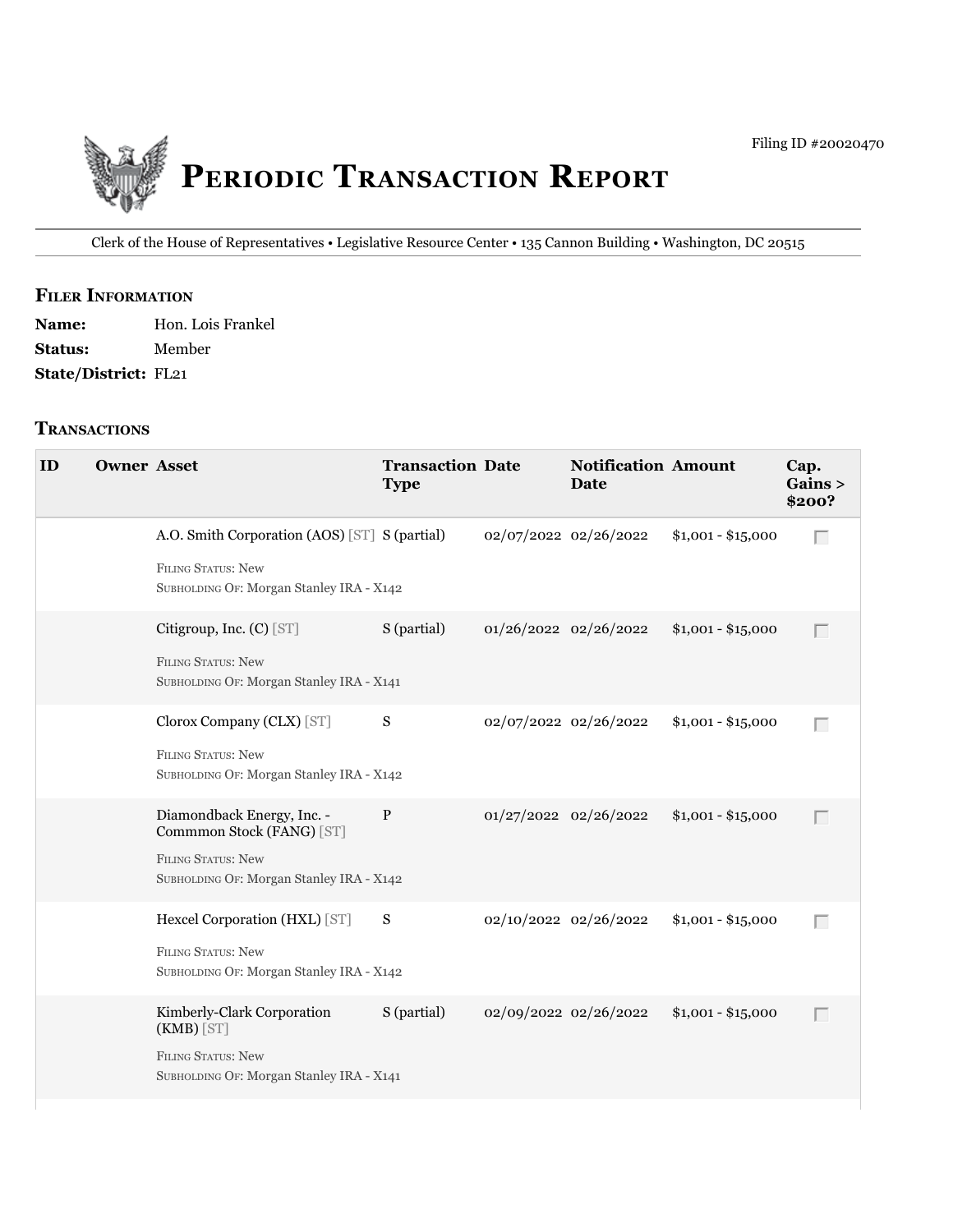| ID | <b>Owner Asset</b> |                                                                       | <b>Transaction Date</b><br><b>Type</b> |                       | <b>Notification Amount</b><br>Date |                    | Cap.<br>Gains ><br>\$200? |
|----|--------------------|-----------------------------------------------------------------------|----------------------------------------|-----------------------|------------------------------------|--------------------|---------------------------|
|    |                    | Kimberly-Clark Corporation<br>$(KMB)$ [ST]                            | S (partial)                            |                       | 02/10/2022 02/26/2022              | $$1,001 - $15,000$ | Г                         |
|    |                    | <b>FILING STATUS: New</b><br>SUBHOLDING OF: Morgan Stanley IRA - X141 |                                        |                       |                                    |                    |                           |
|    |                    | Lockheed Martin Corporation<br>$(LMT)$ [ST]                           | S (partial)                            | 01/19/2022 02/26/2022 |                                    | $$1,001 - $15,000$ | Г                         |
|    |                    | FILING STATUS: New<br>SUBHOLDING OF: Morgan Stanley IRA - X141        |                                        |                       |                                    |                    |                           |
|    |                    | McKesson Corporation (MCK) [ST] P                                     |                                        |                       | 01/20/2022 02/26/2022              | $$1,001 - $15,000$ | Г                         |
|    |                    | <b>FILING STATUS: New</b><br>SUBHOLDING OF: Morgan Stanley IRA - X141 |                                        |                       |                                    |                    |                           |
|    |                    | McKesson Corporation (MCK) [ST] P                                     |                                        |                       | 02/07/2022 02/26/2022              | $$1,001 - $15,000$ | Г                         |
|    |                    | <b>FILING STATUS: New</b><br>SUBHOLDING OF: Morgan Stanley IRA - X142 |                                        |                       |                                    |                    |                           |
|    |                    | Medtronic plc. Ordinary Shares<br>$(MDT)$ [ST]                        | S (partial)                            |                       | 02/03/2022 02/26/2022              | $$1,001 - $15,000$ | Г                         |
|    |                    | <b>FILING STATUS: New</b><br>SUBHOLDING OF: Morgan Stanley IRA - X141 |                                        |                       |                                    |                    |                           |
|    |                    | Medtronic plc. Ordinary Shares<br>(MDT) [ST]                          | S (partial)                            | 02/09/2022 02/26/2022 |                                    | $$1,001 - $15,000$ | Г                         |
|    |                    | <b>FILING STATUS: New</b><br>SUBHOLDING OF: Morgan Stanley IRA - X141 |                                        |                       |                                    |                    |                           |
|    |                    | Medtronic plc. Ordinary Shares<br>(MDT) [ST]                          | S (partial)                            | 02/02/2022 02/26/2022 |                                    | $$1,001 - $15,000$ | $\Box$                    |
|    |                    | <b>FILING STATUS: New</b><br>SUBHOLDING OF: Morgan Stanley IRA - X141 |                                        |                       |                                    |                    |                           |
|    |                    | NuVasive, Inc. (NUVA) [ST]                                            | S                                      |                       | 02/14/2022 02/26/2022              | $$1,001 - $15,000$ | Г                         |
|    |                    | FILING STATUS: New<br>SUBHOLDING OF: Morgan Stanley IRA - X142        |                                        |                       |                                    |                    |                           |
|    |                    | NXP Semiconductors N.V. (NXPI) P<br>[ST]                              |                                        | 02/09/2022 02/26/2022 |                                    | $$1,001 - $15,000$ | $\Box$                    |
|    |                    | <b>FILING STATUS: New</b><br>SUBHOLDING OF: Morgan Stanley IRA - X141 |                                        |                       |                                    |                    |                           |
|    |                    | Pfizer, Inc. (PFE) [ST]                                               | P                                      | 02/02/2022 02/26/2022 |                                    | $$1,001 - $15,000$ | $\Box$                    |